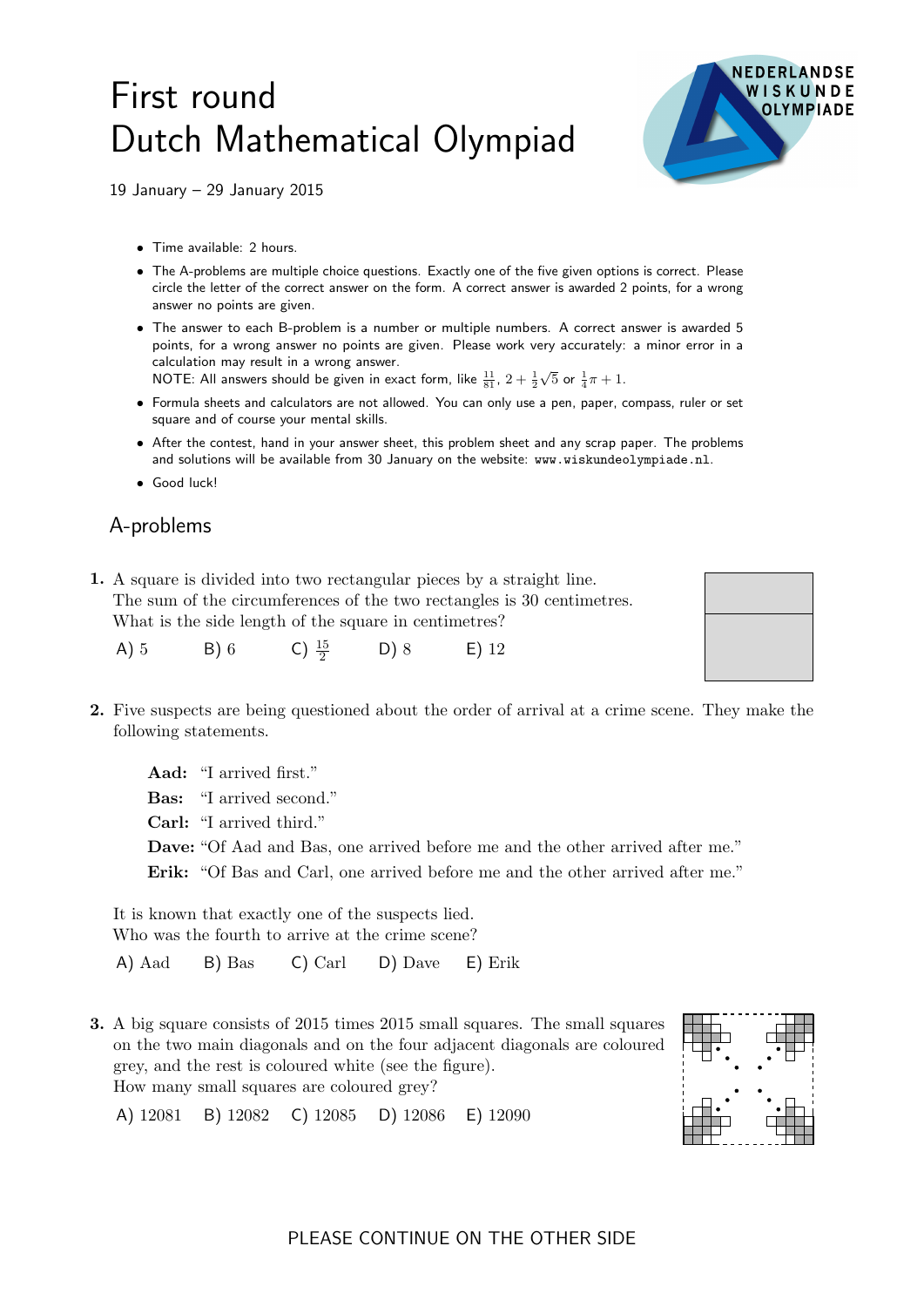4. The difference of two integers is 10. If you multiply the two integers, you will get one of the following five numbers.

Which number do you get?

A) 22398 B) 22420 C) 22442 D) 22453 E) 22475

5. Jan has got a wooden cube. He divides each of the faces into  $2\times 2$  squares that he subsequently paints in a black-white pattern: two diagonally opposite squares are painted black, the other two are painted white. In each vertex of the cube three squares meet. If two or three of these squares are black, we call the vertex a dark vertex.

What is the smallest number of dark vertices that the cube can have?

- A) 0 B) 1 C) 2 D) 3 E) 4
- 6. In how many ways can you get the number 100 by adding some consecutive integers between 1 and 99 inclusive?
	- A) 1 B) 2 C) 3 D) 4 E) 5
- 7. In the figure, you see two circles and two lines together with the nine nodes in which they intersect. Jaap wants to colour exactly four of the nodes red, in such a way that no three red nodes are on the same line or on the same circle.

How many such colourings can Jaap make?

- A) 6 B) 12 C) 18 D) 24 E) 36
- 8. A tree grows in the following manner. On day 1, one branch grows out of the ground. On day 2, a leaf grows on the branch and the branch tip splits up into two new branches. On each subsequent day, a new leaf grows on every existing branch and each branch tip splits up into two new branches. See the figure below.

How many leaves does the tree have at the end of the tenth day?